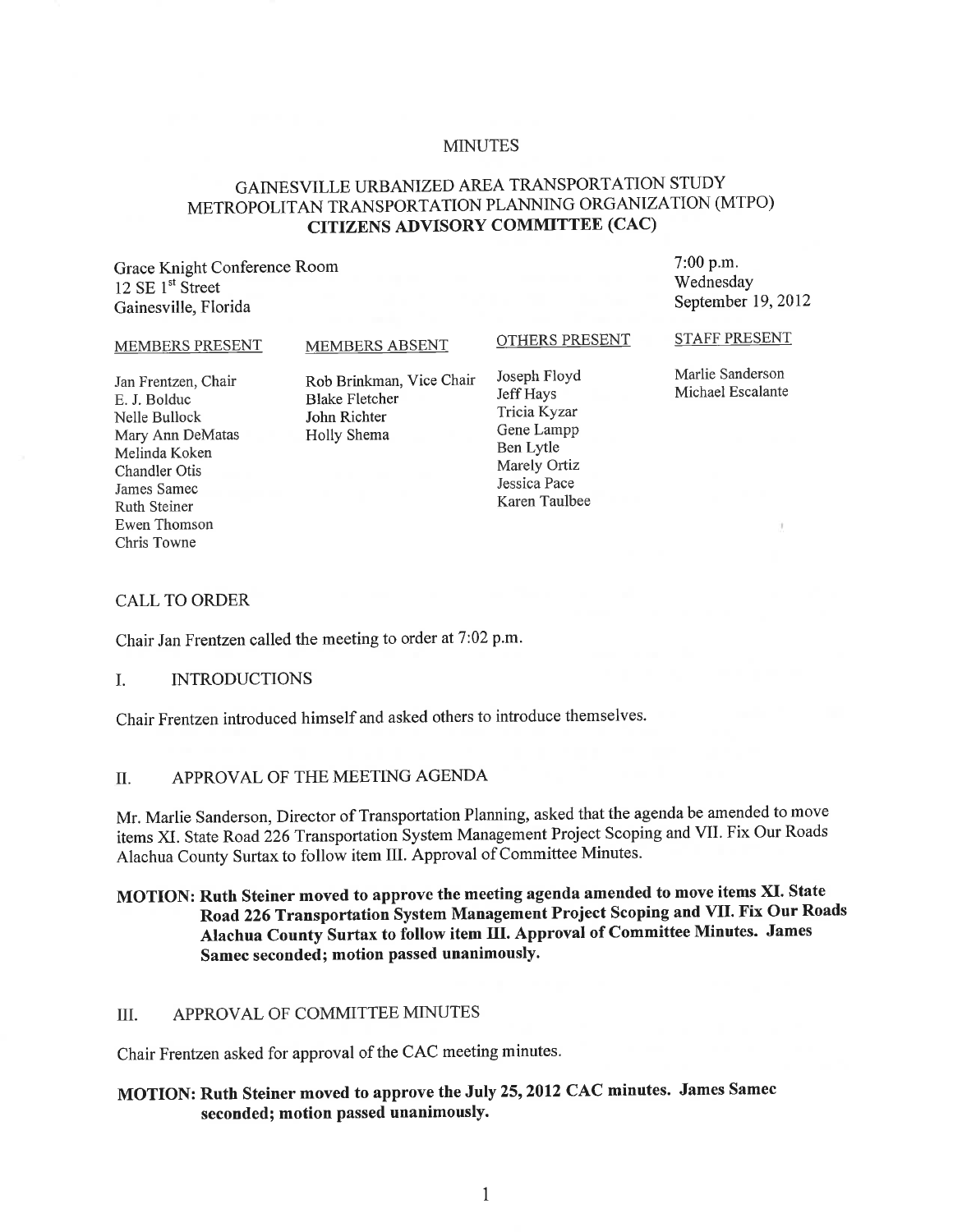## XI. STATE ROAD 226 TRANSPORTATION SYSTEM MANAGEMENT PROJECT SCOPING

Mr. Sanderson stated that Florida Department of Transportation (FDOT) staff requested an opportunity to present the State Road 226 Transportation System Management Project Scoping to the committee.

Ms. Karen Taulbee, FDOT Transportation Specialist, discussed the State Road 226 Transportation System Management Project Scoping and answered questions.

## MOTION: Ruth Steiner moved to recommend that the Metropolitan Transportation Planning Organization for the Gainesville Urbanized Area approve the State Road 226 Transportation System Management Project Scoping. James Samec seconded; motion passed unanimously.

## VII. FIX OUR ROADS ALACHUA COUNTY SALES SURTAX

Mr. Sanderson stated that the CAC requested a presentation on the proposed Alachua County Sales Surtax.

Mr. Jeff Hays, Alachua County Transportation Planning Manager and Tricia Kyzar, Alachua County Administrative Assistant, discussed the Alachua County Sales Surtax and answered questions.

## IV. SW 8TH AVENUE MULTI-USE PATH

Mr. Sanderson stated that Alachua County staff requested an opportunity to present the SW 8th Avenue Multi-use Path Project to the committee.

Mr. Brian Singleton, Alachua County Civil Engineer I, and Mr. Hays discussed the SW 8th Avenue Multiuse Path Project and answered questions.

## MOTION: Ruth Steiner moved to recommend that the Metropolitan Transportation Planning Organization for the Gainesville Urbanized Area forward a recommendation to the Alachua County Board of County Commissioners to approve the SW 8th Avenue Multi-use Path Scoping Plans. E. J. Bolduc seconded; motion passed 6 to 2.

## V. YEAR 2040 LONG RANGE TRANSPORTATION PLAN-SCOPE OF WORK EMERGING ISSUES

Mr. Sanderson stated that Alachua County staff requested an opportunity to present the Archer Braid Project to the committee. He discussed the Year 2040 Long Range Transportation Plan- Scope of Work Emerging Issues and answered questions.

## VI. DRAFT TRANSPORTATION POLICY MANUAL

Mr. Sanderson stated that the CAC deferred the draft Transportation Policy Manual to staff for development of additional information. Mr. Sanderson discussed revisions to the draft Transportation Policy Manual and answered questions.